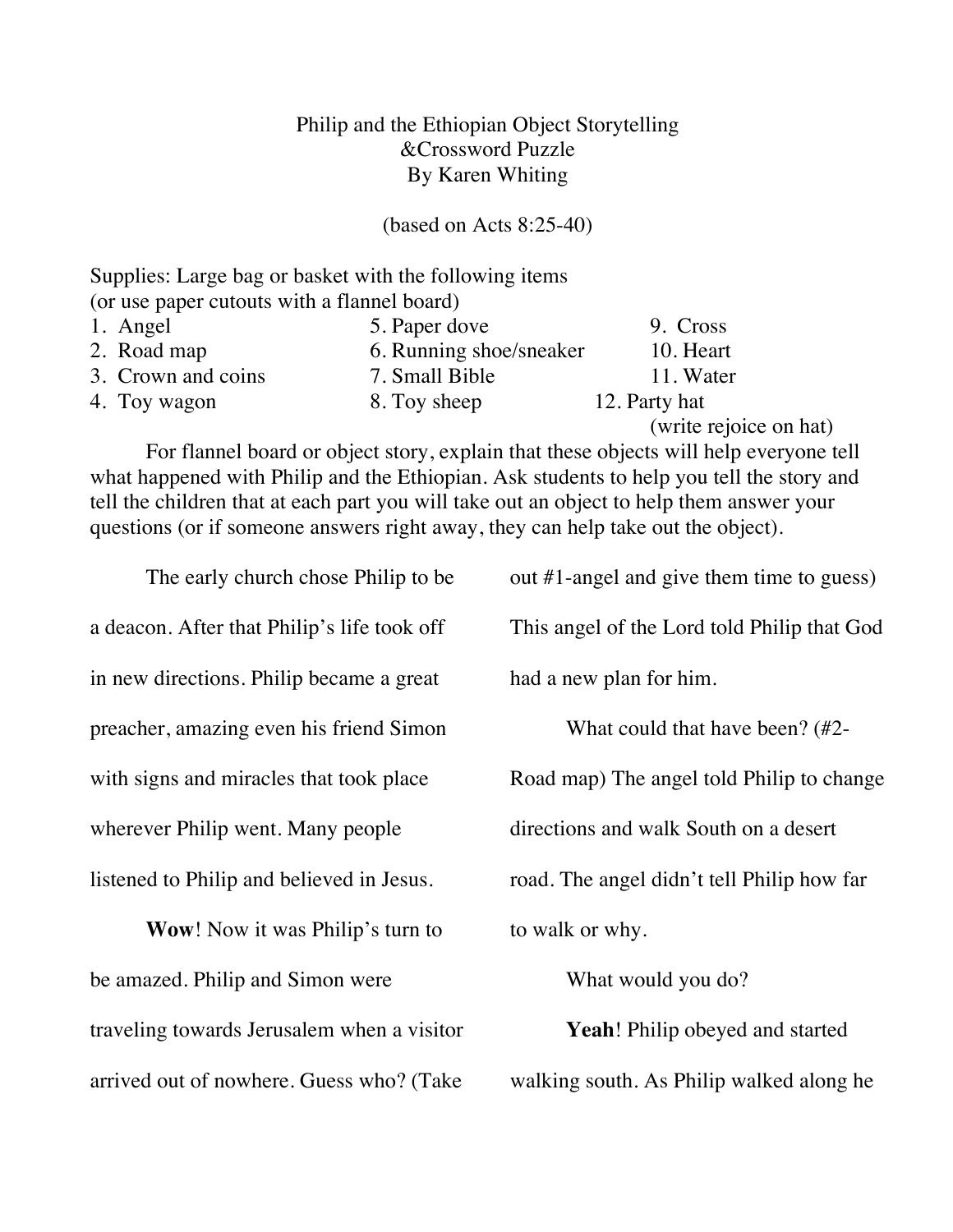saw an important man, an Ethiopian. His job made him important. Who did he work for and what was his job? (#3 Crown & coins, pantomime counting the coins) This man, an Ethiopian, was in charge of the Queen's money!

The Ethiopian man was sitting. Do you know where? (#4-Wagon or wheel) The vehicle is called a chariot. The Ethiopian sat reading when Philip heard a voice. Whose voice? (#5-Dove)

The Spirit spoke to Philip, telling him to go near the chariot. What did Philip do?(#6-shoe) He ran! Wow! He obeyed right away! He saw the Ethiopian's book. It was a \_\_\_\_\_\_\_\_ (#7- Bible). (Let everyone answer!)

Philip listened to the man read and then asked, "Do you understand what you're reading?"

What do you think he was reading from God's word? (#8 sheep). What are some passages about sheep in the Bible? (Talk about some then read Acts 8:32-33)

The Ethiopian said to Philip, "No, I don't understand. I have no one to explain the words to me. Help me."

Philip jumped into the chariot. He told the Ethiopian about Jesus. What do you think Philip told him? (#9 #10 cross and heart)

After listening to the Good News, the Ethiopian noticed something near the road. What did he see? (#11 water) The Ethiopian said, "Look, here's some water. Why shouldn't I be baptized?"

And that's what they did. They stopped and **splash**! Philip baptized the Ethiopian. Immediately after, **ZAP**! the Spirit (hold up dove) took Philip away.